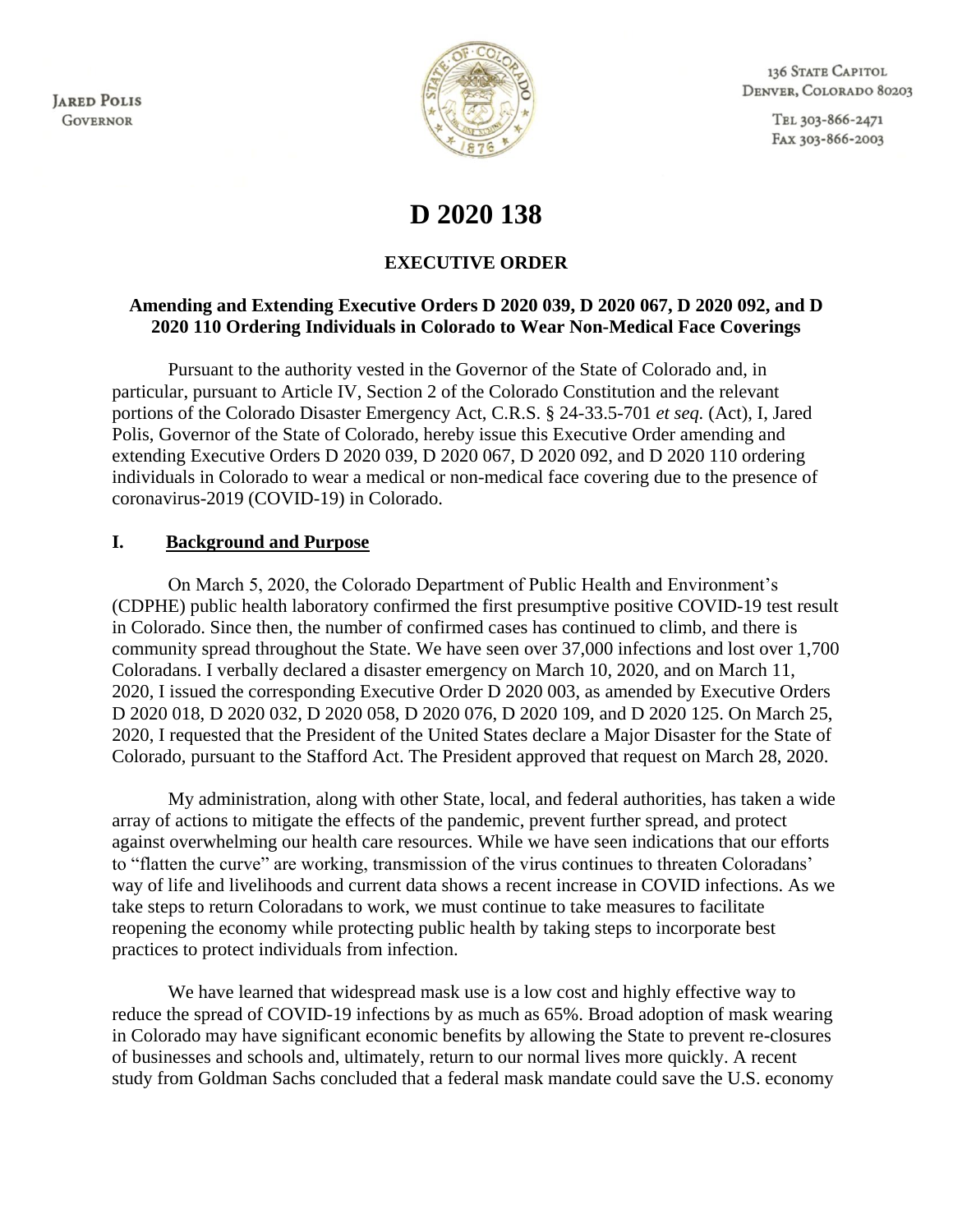from taking a 5% hit to the Gross Domestic Product (GDP). At this time, thirty-nine Colorado counties and municipalities already have mandatory mask orders in place.

Under Executive Order D 2020 110, mask wearing is mandatory for employees, contractors, and others providing services for Mass Transportation Operations and Critical Businesses as well as for State and county employees and the individuals they serve at Government Offices and Facilities. These requirements remain intact with this Executive Order.

This Executive Order amends and extends Executive Orders D 2020 039, D 2020 067, D 2020 092, and D 2020 110 to protect Coloradans by requiring individuals in Colorado to wear a non-medical face covering over their nose and mouth, subject to several exceptions.

#### **II. Amendments**

Executive Order D 2020 110 is amended as follows:

- 1. Strike the words "have discretion to" in Paragraph II.D.
- 2. After Paragraph F, add the following new Paragraphs G through R:
- G. Except as permitted by Paragraphs L, M, and N, below, all individuals over ten (10) years old must wear a face covering over their nose and mouth when entering or moving within any Public Indoor Space, as such term is defined in Paragraph R of this Executive Order, or while using or waiting to use the services of any taxi, bus, light rail, train, car service, ride-sharing or similar service, or Mass Transportation Operations.
- H. Any individual who endangers the health of others by knowingly entering or remaining in a Public Indoor Space, as such term is defined in Paragraph R of this Executive Order, in violation of the terms of this Executive Order may be subject to civil or criminal penalties, including but not limited to prosecution for trespass.
- I. Except as permitted by Paragraphs L, M, and N, below, to protect workers, customers, and the community, no owner, operator, or manager of a Public Indoor Space, as such term is defined in Paragraph R of this Executive Order, may provide service to individuals or allow an individual to enter or move within that Public Indoor Space, unless the individual is wearing a face covering as required by this Executive Order.
- J. Owners, operators, or managers of Public Indoor Spaces, as such term is defined in Paragraph R of this Executive Order, must post signs at entrance(s) instructing individuals of their legal obligation under this Executive Order to wear a face covering when entering or moving within a Public Indoor Space.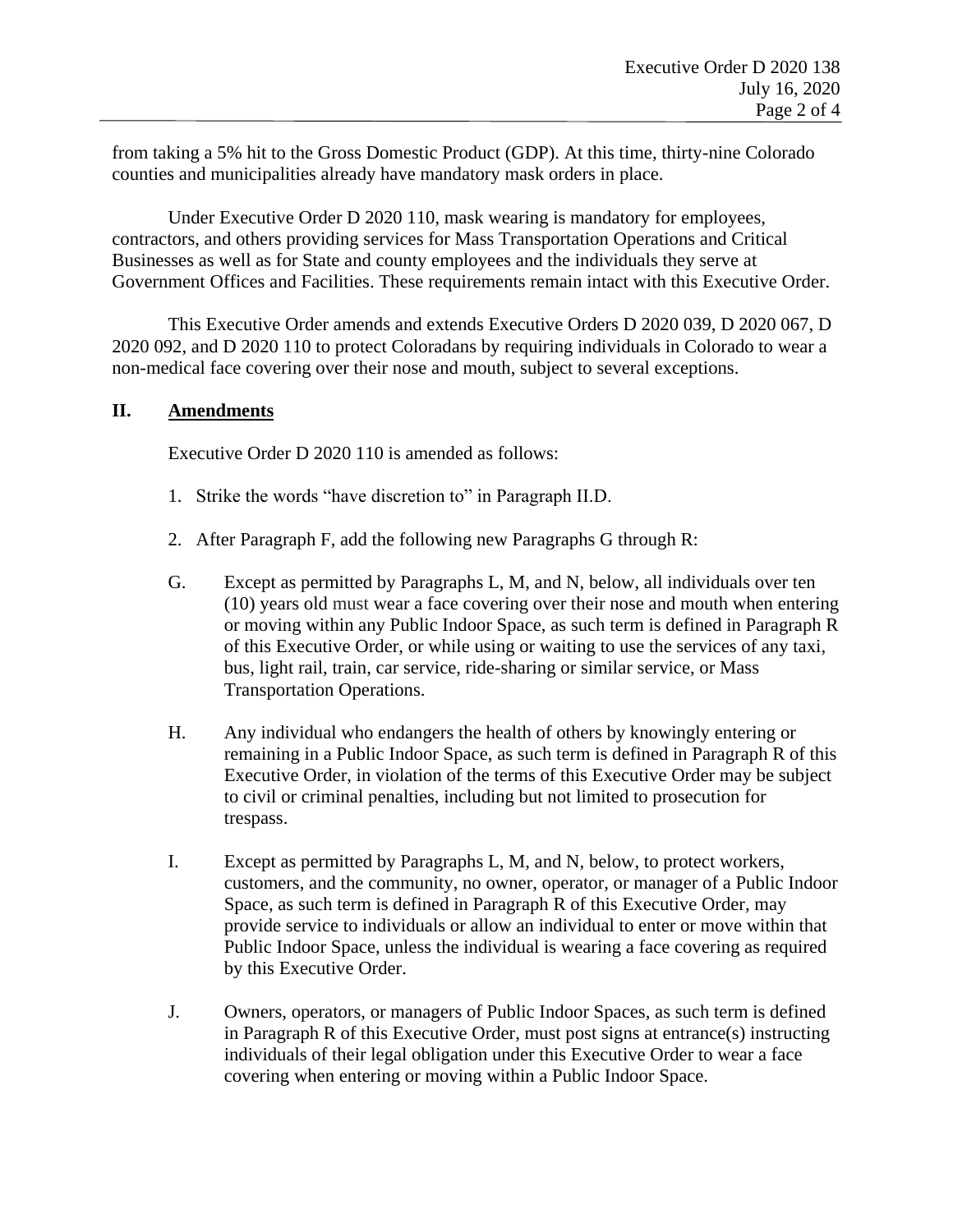- K. A State or local department or agency that learns that a business licensee is in violation of this Executive Order will consider whether the public health, safety or welfare requires summary, temporary suspension of the business's license to operate (including but not limited to a liquor license).
- L. The following individuals are exempt from the requirements of this Executive Order:

Individuals ten (10) years old and younger; or

Individuals who cannot medically tolerate a face covering.

- M. Individuals performing the following activities are exempt from the requirements of this Executive Order while the activity is being performed:
	- 1. Individuals who are hearing impaired or otherwise disabled or who are communicating with someone who is hearing impaired or otherwise disabled and where the ability to see the mouth is essential to communication;
	- 2. Individuals who are seated at a food service establishment;
	- 3. Individuals who are exercising alone or with others from the individual's household and a face covering would interfere with the activity;
	- 4. Individuals who are receiving a personal service where the temporary removal of the face covering is necessary to perform the service;
	- 5. Individuals who enter a business or receive services and are asked to temporarily remove a face covering for identification purposes;
	- 6. Individuals who are actively engaged in a public safety role such as law enforcement, firefighters, or emergency medical personnel;
	- 7. Individuals who are officiating at a religious service; or
	- 8. Individuals who are giving a speech for broadcast or an audience.
- N. Counties that complete certification for Protect Our Neighbors may choose to be exempt from Paragraphs G through N, and R of this Executive Order.
- O. Nothing in this Executive Order should be construed to prevent individuals from wearing a surgical-grade mask or other, more protective face covering to cover the nose and mouth if that type of mask or more protective face covering is appropriate under industry standards.